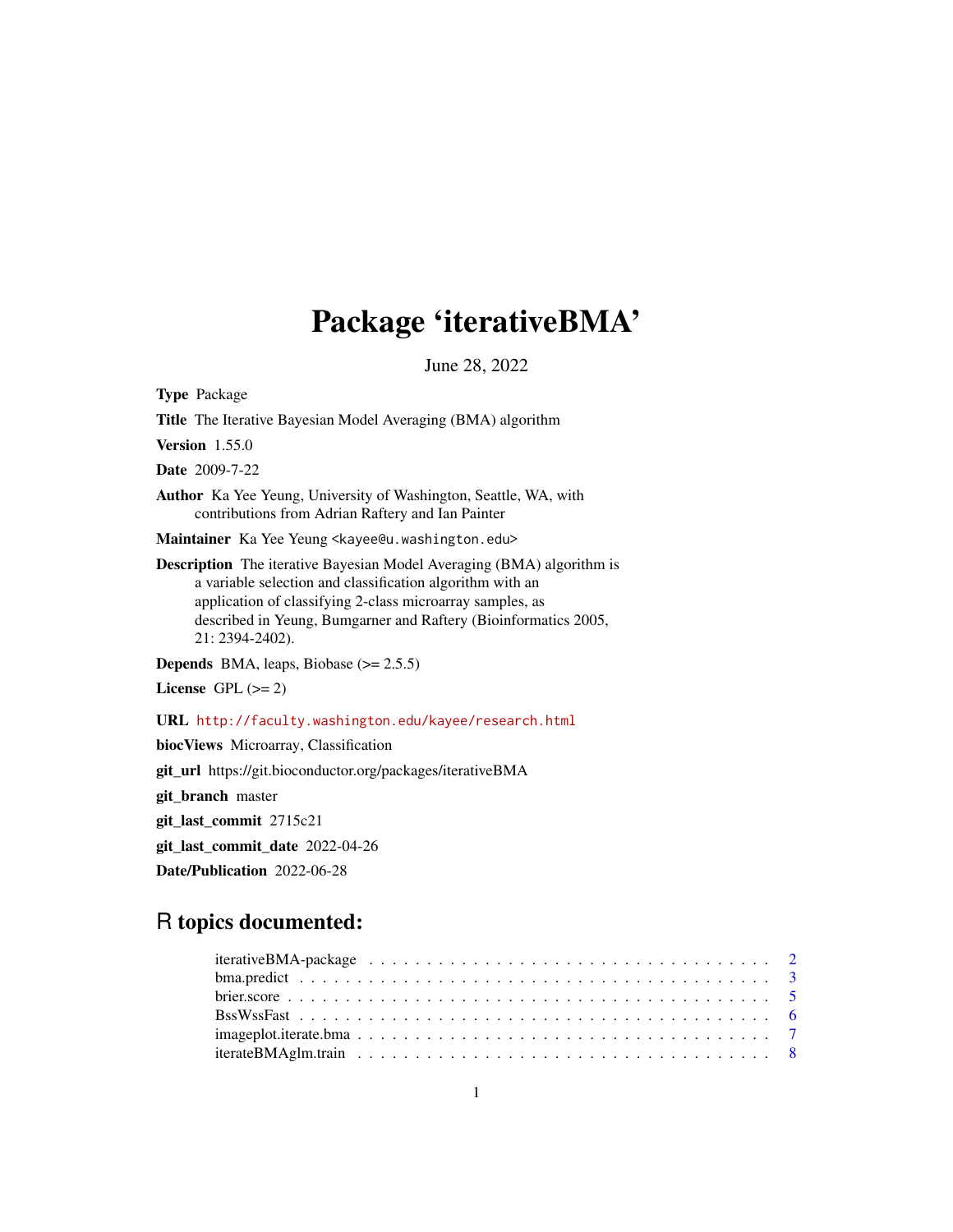<span id="page-1-0"></span>

| Index |  |
|-------|--|

iterativeBMA-package *The Iterative Bayesian Model Averaging (BMA) algorithm*

#### Description

The iterative Bayesian Model Averaging (BMA) algorithm is a variable selection and classification algorithm with an application of classifying 2-class microarray samples, as described in Yeung, Bumgarner and Raftery (Bioinformatics 2005, 21: 2394-2402).

#### Details

| Package: | iterativeBMA            |
|----------|-------------------------|
| Type:    | Package                 |
| Version: | 0.1.0                   |
| Date:    | 2005-12-30              |
| License: | GPL version 2 or higher |

The function iterateBMAglm.train selects relevant variables by iteratively applying the bic.glm function from the BMA package. The data is assumed to consist of two classes. The function iterateBMAglm.train.predict combines the training and prediction phases, and returns the predicted posterior probabilities that each test sample belongs to class 1. The function iterateBMAglm.train.predict.test combines the training, prediction and test phases, and returns a list consisting of the numbers of selected genes and models using the training data, the number of classification errors and the Brier Score on the test set.

#### Author(s)

Ka Yee Yeung, University of Washington, Seattle, WA, with contributions from Adrian Raftery and Ian Painter

Maintainer: Ka Yee Yeung <kayee@u.washington.edu>

#### References

Yeung, K.Y., Bumgarner, R.E. and Raftery, A.E. (2005) Bayesian Model Averaging: Development of an improved multi-class, gene selection and classification tool for microarray data. Bioinformatics 21: 2394-2402.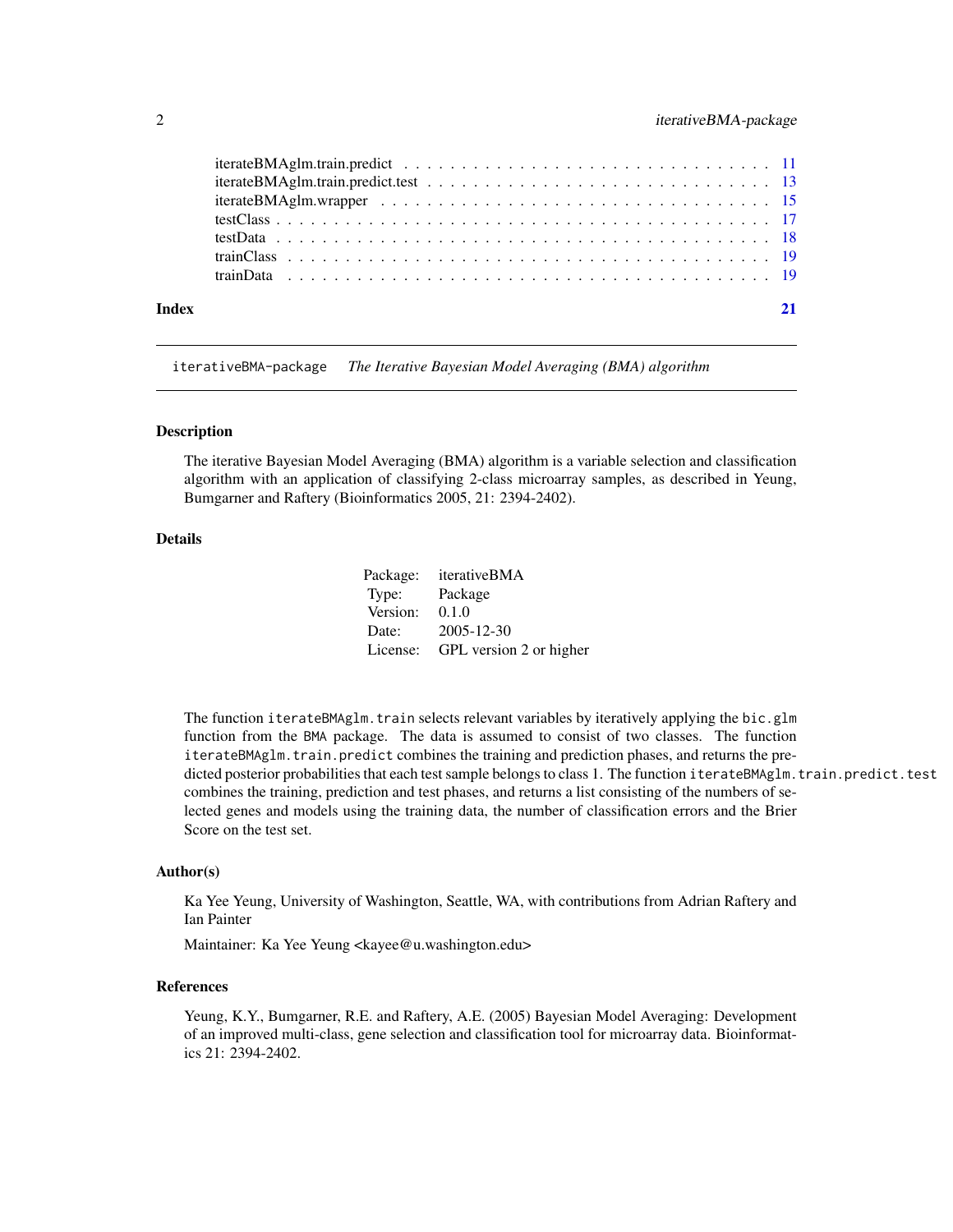#### <span id="page-2-0"></span>bma.predict 3

#### See Also

[iterateBMAglm.train.predict](#page-10-1), [iterateBMAglm.train.predict.test](#page-12-1), [bma.predict](#page-2-1), [brier.score](#page-4-1)

#### Examples

```
library (Biobase)
library (BMA)
library (iterativeBMA)
data(trainData)
data(trainClass)
## training phase: select relevant genes
ret.bic.glm <- iterateBMAglm.train (train.expr.set=trainData, trainClass, p=100)
## get the selected genes with probne0 > 0
ret.gene.names <- ret.bic.glm$namesx[ret.bic.glm$probne0 > 0]
data (testData)
## get the subset of test data with the genes from the last iteration of bic.glm
curr.test.dat <- t(exprs(testData)[ret.gene.names,])
## to compute the predicted probabilities for the test samples
y.pred.test <- apply (curr.test.dat, 1, bma.predict, postprobArr=ret.bic.glm$postprob, mleArr=ret.bic.glm$mle)
## compute the Brier Score if the class labels of the test samples are known
data (testClass)
brier.score (y.pred.test, testClass)
```
<span id="page-2-1"></span>bma.predict *Predicted Probabilities from Bayesian Model Averaging*

#### Description

This function computes the predicted posterior probability that each test sample belongs to class 1. It assumes 2-class data, and requires the true class labels to be known.

#### Usage

```
bma.predict (newdataArr, postprobArr, mleArr)
```
#### Arguments

| newdataArr  | a vector consisting of the data from a test sample.                          |
|-------------|------------------------------------------------------------------------------|
| postprobArr | a vector consisting of the posterior probability of each BMA selected model. |
| mleArr      | matrix with one row per model and one column per variable giving the maximum |
|             | likelihood estimate of each coefficient for each BMA selected model.         |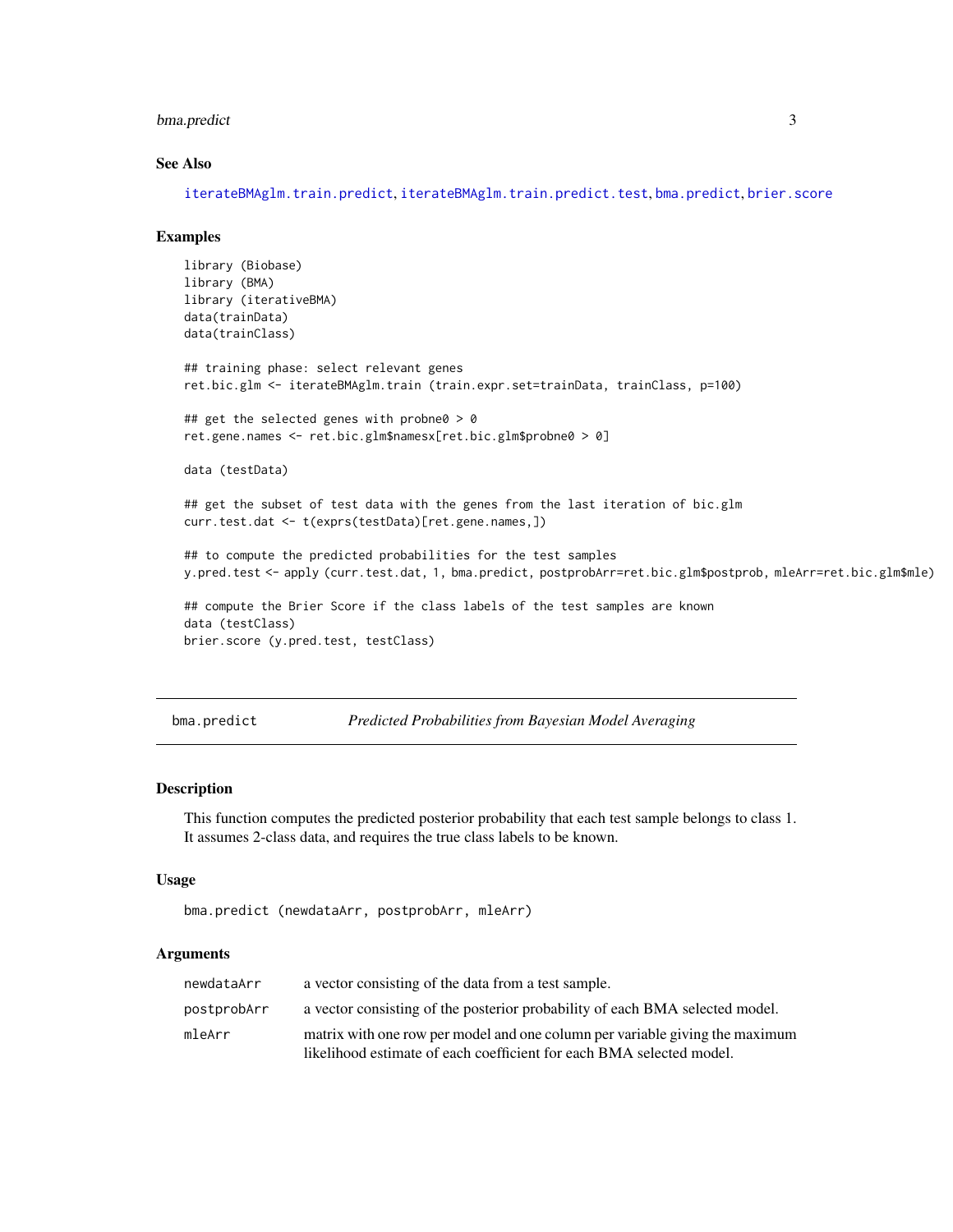<span id="page-3-0"></span>Let Y be the response variable (class labels for samples in our case). In Bayesian Model Averaging  $(BMA)$ , the posterior probability of Y=1 given the training set is the weighted average of the posterior probability of  $Y=1$  given the training set and model M multiplied by the posterior probability of model M given the training set, summing over a set of models M.

#### Value

A real number between zero and one, representing the predicted posterior probability.

#### References

Raftery, A.E. (1995). Bayesian model selection in social research (with Discussion). Sociological Methodology 1995 (Peter V. Marsden, ed.), pp. 111-196, Cambridge, Mass.: Blackwells.

Yeung, K.Y., Bumgarner, R.E. and Raftery, A.E. (2005) Bayesian Model Averaging: Development of an improved multi-class, gene selection and classification tool for microarray data. Bioinformatics 21: 2394-2402.

#### See Also

[brier.score](#page-4-1), [iterateBMAglm.train](#page-7-1)

#### Examples

```
library (Biobase)
library (BMA)
library (iterativeBMA)
data(trainData)
data(trainClass)
## training phase: select relevant genes
ret.bic.glm <- iterateBMAglm.train (train.expr.set=trainData, trainClass, p=100)
## get the selected genes with probne0 > 0
ret.gene.names <- ret.bic.glm$namesx[ret.bic.glm$probne0 > 0]
data (testData)
## get the subset of test data with the genes from the last iteration of bic.glm
curr.test.dat <- t(exprs(testData)[ret.gene.names,])
## to compute the predicted probabilities for the test samples
y.pred.test <- apply (curr.test.dat, 1, bma.predict, postprobArr=ret.bic.glm$postprob, mleArr=ret.bic.glm$mle)
## compute the Brier Score if the class labels of the test samples are known
data (testClass)
brier.score (y.pred.test, testClass)
```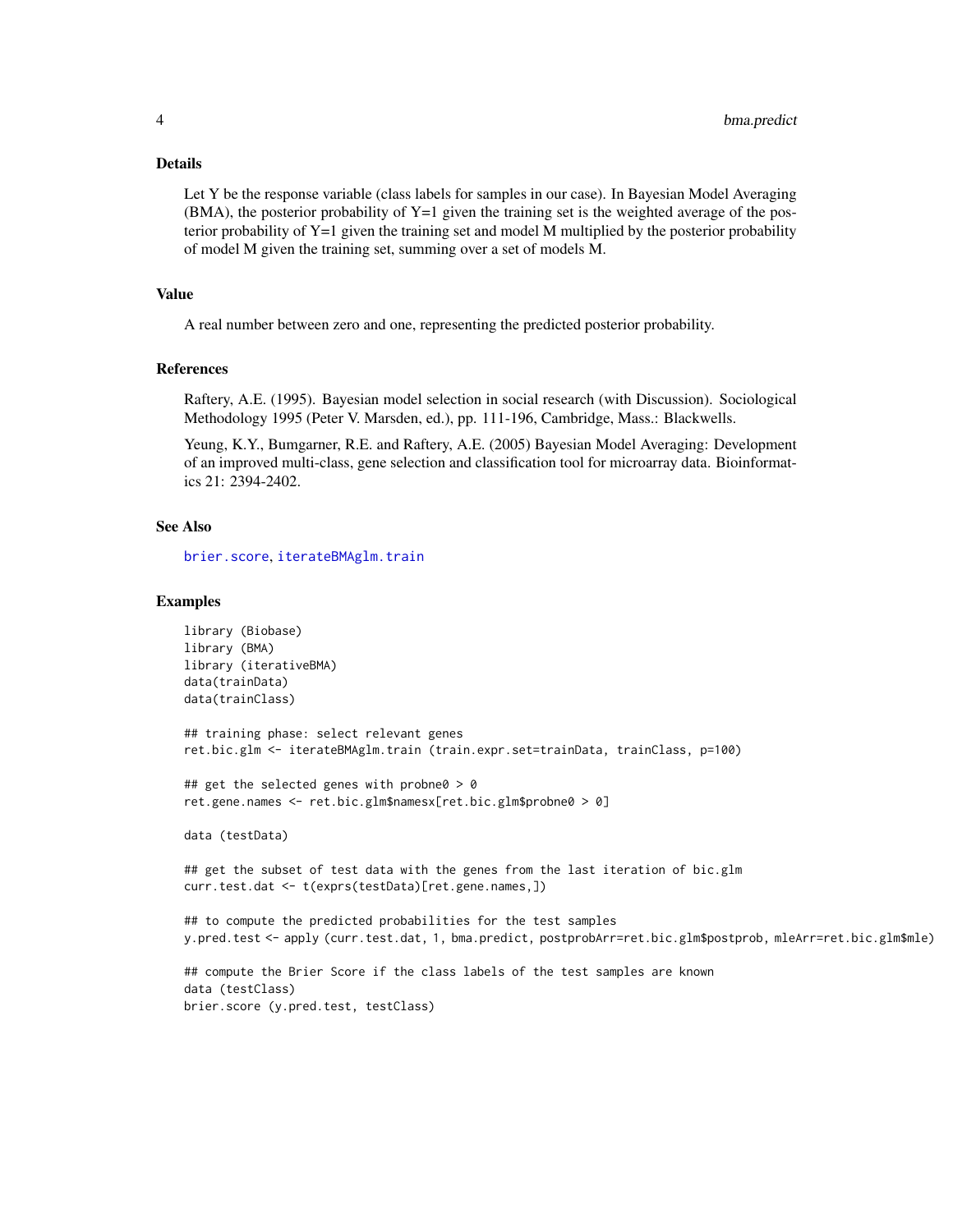<span id="page-4-1"></span><span id="page-4-0"></span>

#### Description

The Brier Score is a probabilistic number of errors that takes the predicted probabilities into consideration. A small Brier Score indicates high prediction accuracy. This function assumes 2-class data, and requires the true class labels to be known.

#### Usage

brier.score (predictedArr, truthArr)

#### Arguments

| predictedArr | a vector consisting of the predicted probabilities that the test sample belongs to<br>class 1.                                          |  |
|--------------|-----------------------------------------------------------------------------------------------------------------------------------------|--|
| truthArr     | a zero-one vector indicating the known class labels of the test samples. We<br>assume this vector has the same length as predicted Arr. |  |

#### Details

The Brier Score computes the sum of squares of the differences between the true class and the predicted probability over all test samples. If the predicted probabilities are constrained to equal to 0 or 1, the Brier Score is equal to the total number of classification errors.

#### Value

A non-negative real number.

#### References

Brier, G.W. (1950) Verification of forecasts expressed in terms of probability. Monthly Weather Review 78: 1-3.

Yeung, K.Y., Bumgarner, R.E. and Raftery, A.E. (2005) Bayesian Model Averaging: Development of an improved multi-class, gene selection and classification tool for microarray data. Bioinformatics 21: 2394-2402.

#### See Also

[bma.predict](#page-2-1), [iterateBMAglm.train.predict](#page-10-1)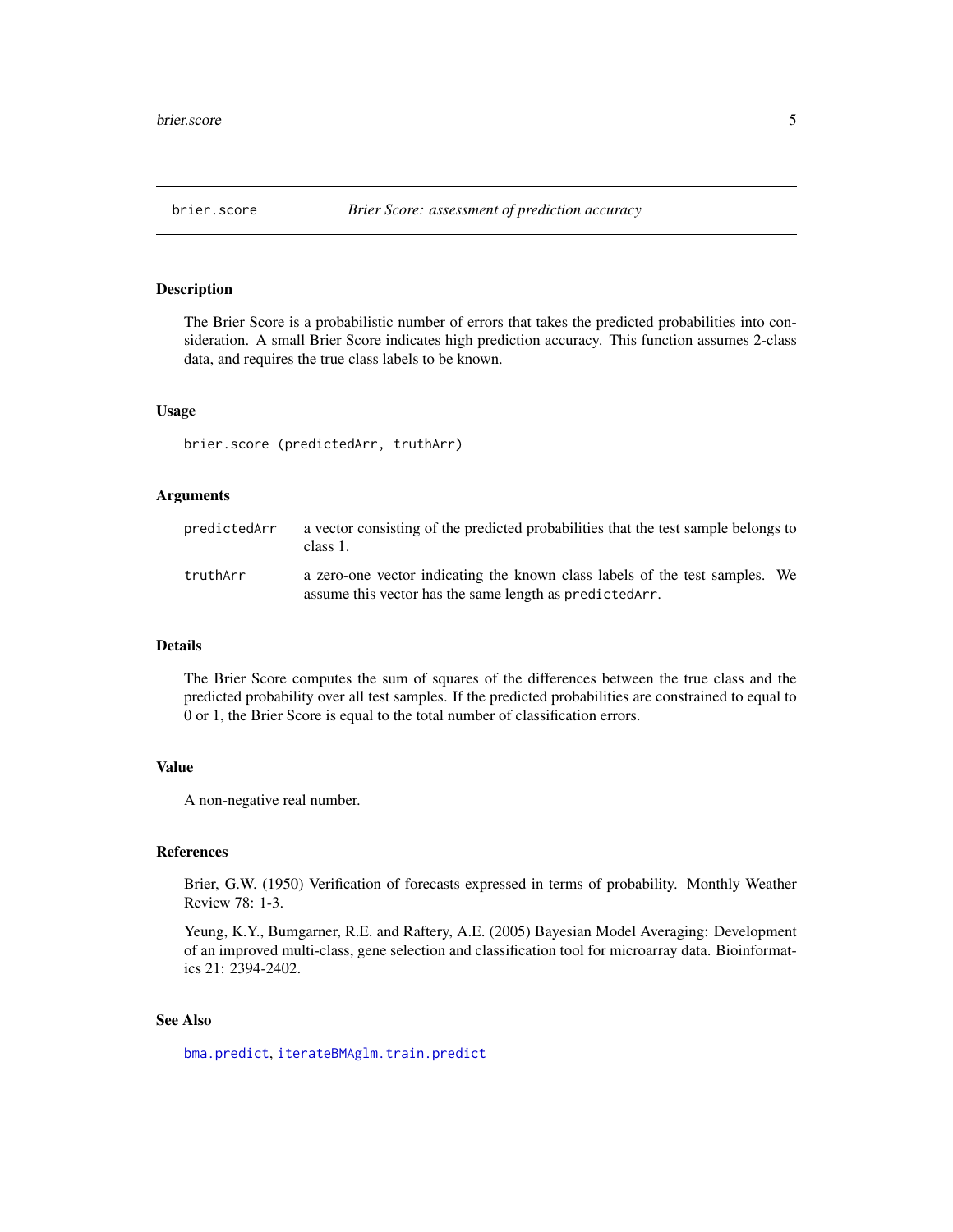#### Examples

```
library (Biobase)
library (BMA)
library (iterativeBMA)
data(trainData)
data(trainClass)
data (testData)
ret.vec <- iterateBMAglm.train.predict (train.expr.set=trainData, test.expr.set=testData, trainClass, p=100)
## compute the Brier Score
data (testClass)
brier.score (ret.vec, testClass)
```
<span id="page-5-1"></span>

| BssWssFast | Between-groups sum-of-squares to within-groups sum-of-squares ra- |
|------------|-------------------------------------------------------------------|
|            | tio                                                               |

#### Description

This is a univariate technique to select relevant genes in classification of microarray data. In classifying samples of microarray data, this ratio is computed for each gene. A large between-groups to within-groups sum-of-squares ratio indicates a potentially relevant gene.

#### Usage

```
BssWssFast (X, givenClassArr, numClass = 2)
```
#### Arguments

| Χ             | data matrix where columns are variables and rows are observations. In the case<br>of gene expression data, the columns (variables) represent genes, while the rows<br>(observations) represent samples or experiments.                                                                |
|---------------|---------------------------------------------------------------------------------------------------------------------------------------------------------------------------------------------------------------------------------------------------------------------------------------|
| givenClassArr | class vector for the observations (samples or experiments). Class numbers are<br>assumed to start from 0, and the length of this class vector should be equal to<br>the number of rows in X. In the case of 2-class data, we expect the class vector<br>consists of zero's and one's. |
| numClass      | number of classes. The default is 2.                                                                                                                                                                                                                                                  |

#### Details

This function is called by iterateBMAglm.2class.

#### Value

A list of 2 elements are returned:

|    | A vector containing the BSS/WSS ratios in descending order.         |
|----|---------------------------------------------------------------------|
| 1X | A vector containing the indices corresponding to the sorted ratios. |

<span id="page-5-0"></span>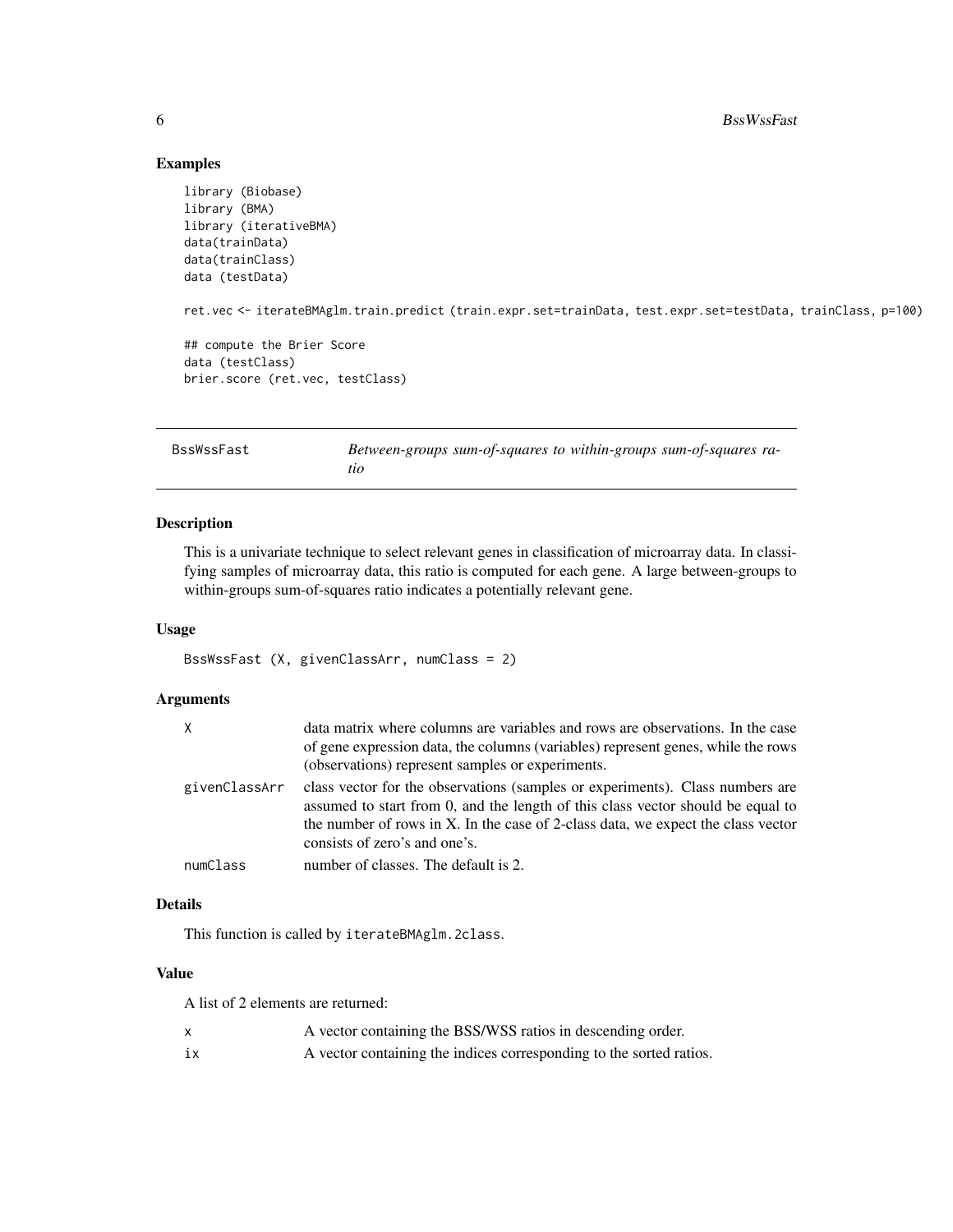#### <span id="page-6-0"></span>References

Dudoit, S., Fridlyand, J. and Speed, T.P. (2002) Comparison of discrimination methods for the classification of tumors using gene expression data. Journal of the American Statistical Association 97: 77-87.

Yeung, K.Y., Bumgarner, R.E. and Raftery, A.E. (2005) Bayesian Model Averaging: Development of an improved multi-class, gene selection and classification tool for microarray data. Bioinformatics 21: 2394-2402.

#### See Also

[iterateBMAglm.train](#page-7-1), [trainData](#page-18-1), [trainClass](#page-18-2)

#### Examples

```
data(trainData)
data(trainClass)
```

```
ret.bsswss <- BssWssFast (X=t(exprs(trainData)), givenClassArr=trainClass, numClass = 2)
```
imageplot.iterate.bma *An image plot visualization tool*

#### Description

Create a visualization of the models and variables selected by the iterative BMA algorithm.

#### Usage

```
imageplot.iterate.bma (bicreg.out, color="default", ...)
```
#### **Arguments**

| bicreg.out | An object of type 'bicreg', 'bic.glm' or 'bic.sury'                                                                                                           |
|------------|---------------------------------------------------------------------------------------------------------------------------------------------------------------|
| color      | The color of the plot. The value "default" uses the current default R color scheme<br>for image. The value "blackand white" produces a black and white image. |
| $\cdots$   | Other parameters to be passed to the image and axis functions.                                                                                                |

#### Details

This function is a modification of the imageplot.bma function from the BMA package. The difference is that variables (genes) with probne0 equal to 0 are removed before plotting. The arguments of this function is identical to those in imageplot.bma.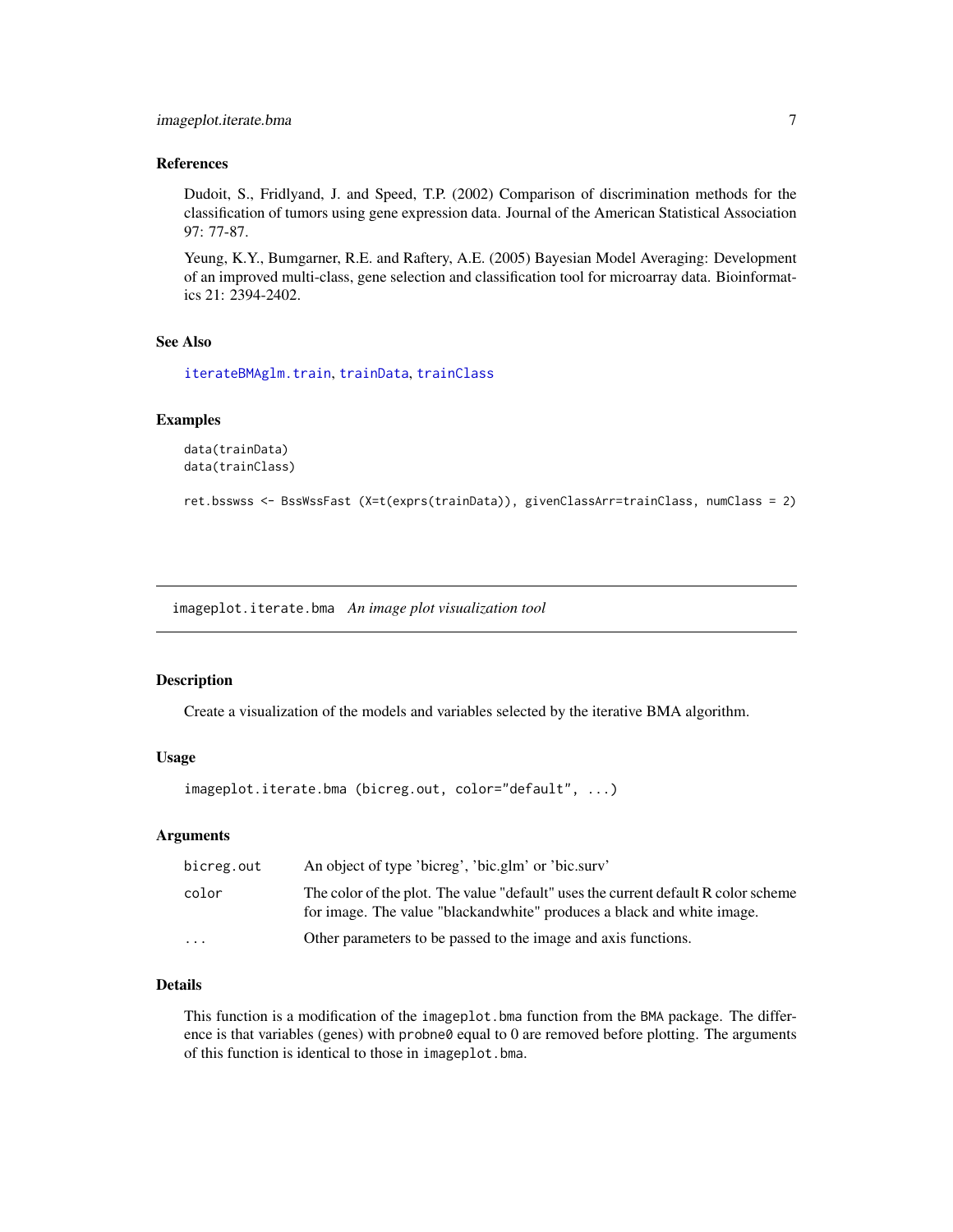<span id="page-7-0"></span>An heatmap-style image, with the BMA selected variables on the vertical axis, and the BMA selected models on the horizontal axis. The variables (genes) are sorted in descreasing order of the posterior probability that the variable is not equal to 0 (probne0) from top to bottom. The models are sorted in descreasing order of the model posterior probability (postprob) from left to right.

#### Note

The BMA and Biobase packages are required.

#### References

Clyde, M. (1999) Bayesian Model Averaging and Model Search Strategies (with discussion). In Bayesian Statistics 6. J.M. Bernardo, A.P. Dawid, J.O. Berger, and A.F.M. Smith eds. Oxford University Press, pages 157-185.

Yeung, K.Y., Bumgarner, R.E. and Raftery, A.E. (2005) Bayesian Model Averaging: Development of an improved multi-class, gene selection and classification tool for microarray data. Bioinformatics 21: 2394-2402.

#### See Also

[iterateBMAglm.train](#page-7-1)

#### Examples

```
library (Biobase)
library (BMA)
library (iterativeBMA)
data(trainData)
data(trainClass)
## training phase: select relevant genes
ret.bic.glm <- iterateBMAglm.train (train.expr.set=trainData, trainClass, p=100)
## produce an image plot to visualize the selected genes and models
imageplot.iterate.bma (ret.bic.glm)
```
<span id="page-7-1"></span>iterateBMAglm.train *Iterative Bayesian Model Averaging: training step*

#### Description

Classification and variable selection on microarray data. This is a multivariate technique to select a small number of relevant variables (typically genes) to classify microarray samples. This function performs the training phase. The data is assumed to consist of two classes. Logistic regression is used for classification.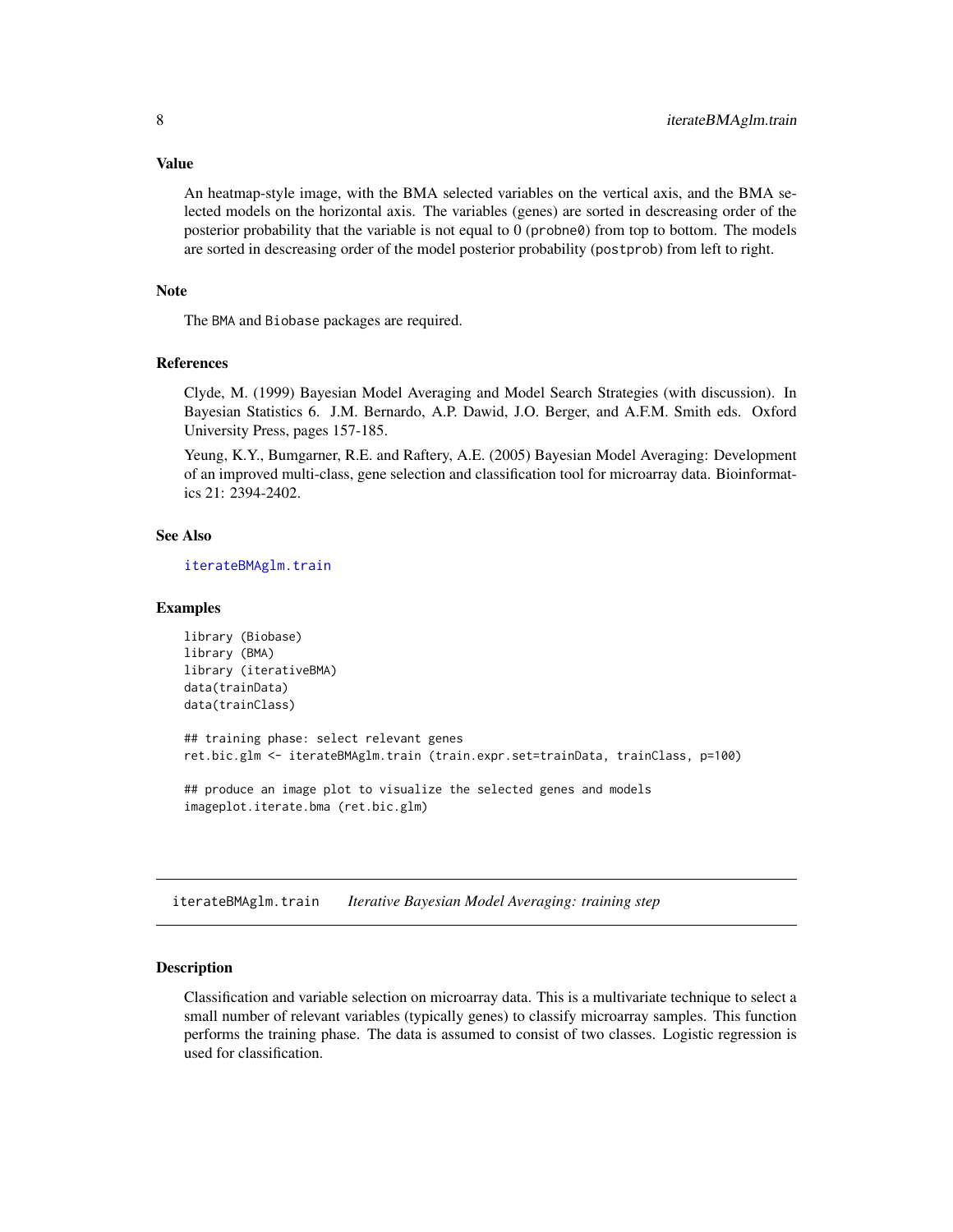#### iterateBMAglm.train 9

#### Usage

#### Arguments

|              | train.expr.set an Expression Set object. We assume the rows in the expression data represent<br>variables (genes), while the columns represent samples or experiments. This<br>training data is used to select relevant genes (variables) for classification.                                                                                         |
|--------------|-------------------------------------------------------------------------------------------------------------------------------------------------------------------------------------------------------------------------------------------------------------------------------------------------------------------------------------------------------|
| train.class  | class vector for the observations (samples or experiments) in the training data.<br>Class numbers are assumed to start from 0, and the length of this class vector<br>should be equal to the number of rows in train.dat. Since we assume 2-class<br>data, we expect the class vector consists of zero's and one's.                                   |
| p            | a number indicating the maximum number of top univariate genes used in the it-<br>erative BMA algorithm. This number is assumed to be less than the total number<br>of genes in the training data. A larger p usually requires longer computational<br>time as more iterations of the BMA algorithm are potentially applied. The de-<br>fault is 100. |
| nbest        | a number specifying the number of models of each size returned to bic.glm in<br>the BMA package. The default is 10.                                                                                                                                                                                                                                   |
| maxNvar      | a number indicating the maximum number of variables used in each iteration of<br>bic.glm from the BMA package. The default is 30.                                                                                                                                                                                                                     |
| maxIter      | a number indicating the maximum of iterations of bic.glm. The default is<br>20000.                                                                                                                                                                                                                                                                    |
| thresProbne0 | a number specifying the threshold for the posterior probability that each variable<br>(gene) is non-zero (in percent). Variables (genes) with such posterior probability<br>less than this threshold are dropped in the iterative application of bic.glm. The<br>default is 1 percent.                                                                |

#### Details

The training phase consists of first ordering all the variables (genes) by a univariate measure called between-groups to within-groups sums-of-squares (BSS/WSS) ratio, and then iteratively applying the bic.glm algorithm from the BMA package. In the first application of the bic.glm algorithm, the top maxNvar univariate ranked genes are used. After each application of the bic.glm algorithm, the genes with probne0 < thresProbne0 are dropped, and the next univariate ordered genes are added to the BMA window.

#### Value

An object of class bic.glm returned by the last iteration of bic.glm. The object is a list consisting of the following components:

| namesx   | the names of the variables in the last iteration of bic.glm. |
|----------|--------------------------------------------------------------|
| postprob | the posterior probabilities of the models selected.          |
| deviance | the estimated model deviances.                               |
| label    | labels identifying the models selected.                      |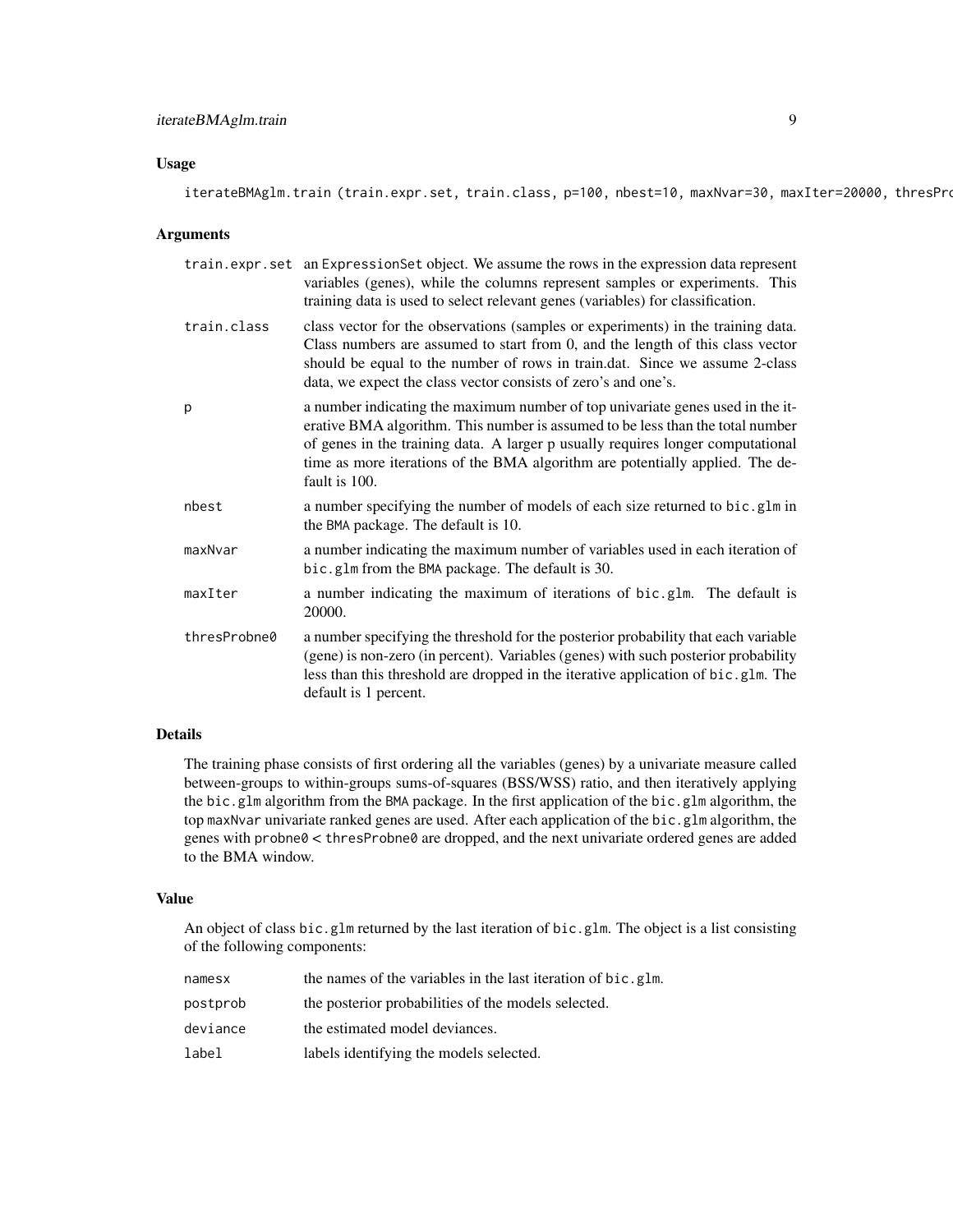<span id="page-9-0"></span>

| bic          | values of BIC for the models.                                                                                                           |
|--------------|-----------------------------------------------------------------------------------------------------------------------------------------|
| size         | the number of independent variables in each of the models.                                                                              |
| which        | a logical matrix with one row per model and one column per variable indicating<br>whether that variable is in the model.                |
| probne0      | the posterior probability that each variable is non-zero (in percent).                                                                  |
| postmean     | the posterior mean of each coefficient (from model averaging).                                                                          |
| postsd       | the posterior standard deviation of each coefficient (from model averaging).                                                            |
| condpostmean | the posterior mean of each coefficient conditional on the variable being included<br>in the model.                                      |
| condpostsd   | the posterior standard deviation of each coefficient conditional on the variable<br>being included in the model.                        |
| mle          | matrix with one row per model and one column per variable giving the maximum<br>likelihood estimate of each coefficient for each model. |
| se           | matrix with one row per model and one column per variable giving the standard<br>error of each coefficient for each model.              |
| reduced      | a logical indicating whether any variables were dropped before model averaging.                                                         |
| dropped      | a vector containing the names of those variables dropped before model averag-<br>ing.                                                   |
| call         | the matched call that created the bma. Im object.                                                                                       |

#### Note

The BMA and Biobase packages are required.

#### References

Raftery, A.E. (1995). Bayesian model selection in social research (with Discussion). Sociological Methodology 1995 (Peter V. Marsden, ed.), pp. 111-196, Cambridge, Mass.: Blackwells.

Yeung, K.Y., Bumgarner, R.E. and Raftery, A.E. (2005) Bayesian Model Averaging: Development of an improved multi-class, gene selection and classification tool for microarray data. Bioinformatics 21: 2394-2402.

#### See Also

[iterateBMAglm.train.predict](#page-10-1), [iterateBMAglm.train.predict.test](#page-12-1), [bma.predict](#page-2-1), [brier.score](#page-4-1)

#### Examples

```
library (Biobase)
library (BMA)
library (iterativeBMA)
data(trainData)
data(trainClass)
## training phase: select relevant genes
```
ret.bic.glm <- iterateBMAglm.train (train.expr.set=trainData, trainClass, p=100)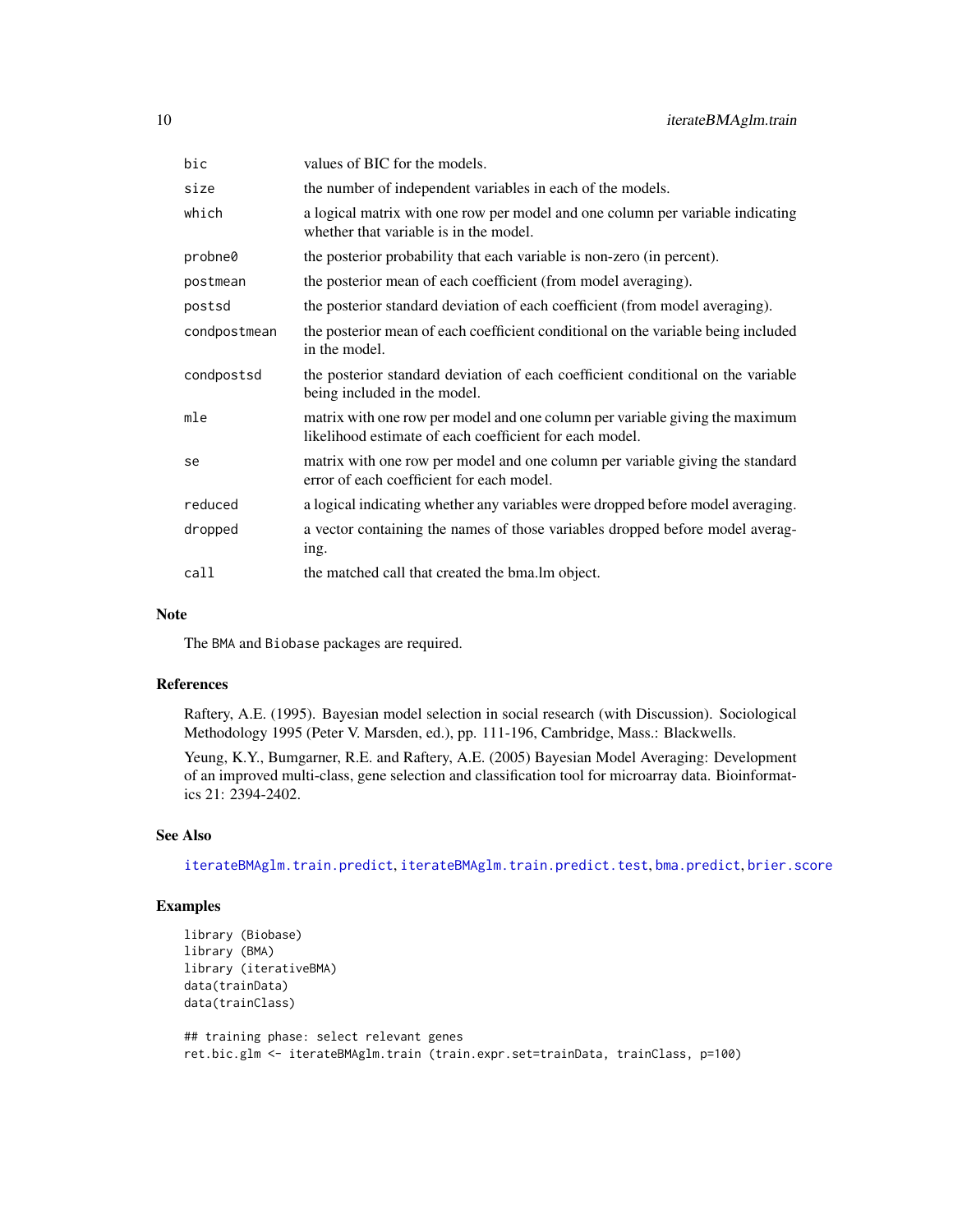```
## get the selected genes with probne0 > 0
ret.gene.names <- ret.bic.glm$namesx[ret.bic.glm$probne0 > 0]
## show the posterior probabilities of selected models
ret.bic.glm$postprob
data (testData)
## get the subset of test data with the genes from the last iteration of bic.glm
curr.test.dat <- t(exprs(testData)[ret.gene.names,])
## to compute the predicted probabilities for the test samples
y.pred.test <- apply (curr.test.dat, 1, bma.predict, postprobArr=ret.bic.glm$postprob, mleArr=ret.bic.glm$mle)
## compute the Brier Score if the class labels of the test samples are known
data (testClass)
brier.score (y.pred.test, testClass)
```
<span id="page-10-1"></span>iterateBMAglm.train.predict

*Iterative Bayesian Model Averaging: training and prediction*

#### Description

Classification and variable selection on microarray data. This is a multivariate technique to select a small number of relevant variables (typically genes) to classify microarray samples. This function performs the training, and prediction steps. The data is assumed to consist of two classes. Logistic regression is used for classification.

#### Usage

iterateBMAglm.train.predict (train.expr.set, test.expr.set, train.class, p=100, nbest=10, maxNvar=30,

#### Arguments

|               | train.expr.set an Expression Set object. We assume the rows in the expression data represent<br>variables (genes), while the columns represent samples or experiments. This<br>training data is used to select relevant genes (variables) for classification.                                                       |
|---------------|---------------------------------------------------------------------------------------------------------------------------------------------------------------------------------------------------------------------------------------------------------------------------------------------------------------------|
| test.expr.set | an Expression Set object. We assume the rows in the expression data represent<br>variables (genes), while the columns represent samples or experiments. The<br>variables selected using the training data is used to classify samples on this test<br>data.                                                         |
| train.class   | class vector for the observations (samples or experiments) in the training data.<br>Class numbers are assumed to start from 0, and the length of this class vector<br>should be equal to the number of rows in train.dat. Since we assume 2-class<br>data, we expect the class vector consists of zero's and one's. |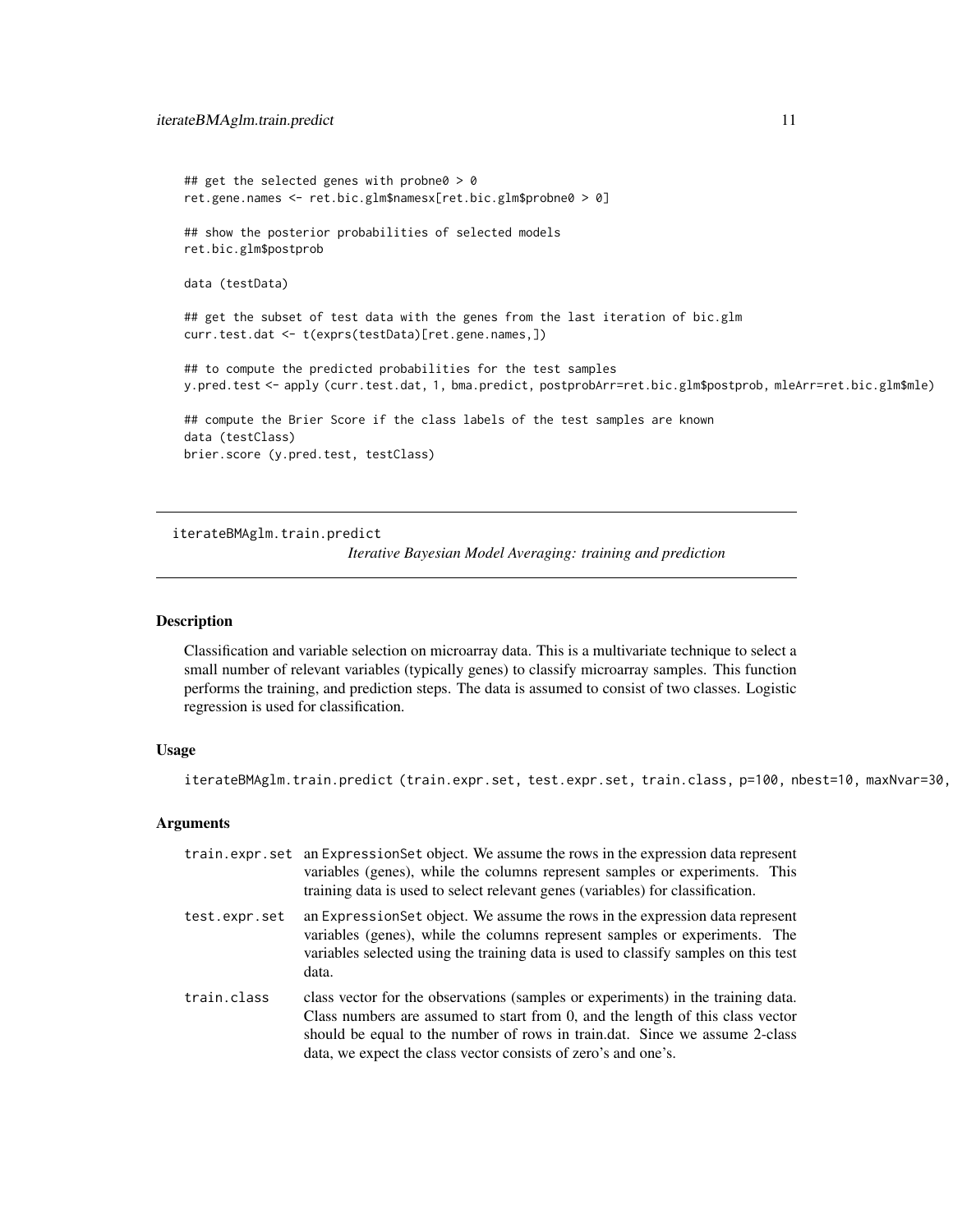<span id="page-11-0"></span>

| p            | a number indicating the maximum number of top univariate genes used in the it-<br>erative BMA algorithm. This number is assumed to be less than the total number<br>of genes in the training data. A larger p usually requires longer computational<br>time as more iterations of the BMA algorithm are potentially applied. The de-<br>fault is 100. |
|--------------|-------------------------------------------------------------------------------------------------------------------------------------------------------------------------------------------------------------------------------------------------------------------------------------------------------------------------------------------------------|
| nbest        | a number specifying the number of models of each size returned to bic.glm in<br>the BMA package. The default is 10.                                                                                                                                                                                                                                   |
| maxNvar      | a number indicating the maximum number of variables used in each iteration of<br>bic.glm from the BMA package. The default is 30.                                                                                                                                                                                                                     |
| maxIter      | a number indicating the maximum of iterations of bic.glm. The default is<br>20000.                                                                                                                                                                                                                                                                    |
| thresProbne0 | a number specifying the threshold for the posterior probability that each variable<br>(gene) is non-zero (in percent). Variables (genes) with such posterior probability<br>less than this threshold are dropped in the iterative application of bic.glm. The<br>default is 1 percent.                                                                |

This function consists of the training phase and the prediction phase. The training phase consists of first ordering all the variables (genes) by a univariate measure called between-groups to withingroups sums-of-squares (BSS/WSS) ratio, and then iteratively applying the bic.glm algorithm from the BMA package. The prediction phase uses the variables (genes) selected in the training phase to classify the samples in the test set.

#### Value

A vector consisting of the predicted probability that each test sample belongs to class 1 is returned.

#### Note

The BMA and Biobase packages are required.

#### References

Raftery, A.E. (1995). Bayesian model selection in social research (with Discussion). Sociological Methodology 1995 (Peter V. Marsden, ed.), pp. 111-196, Cambridge, Mass.: Blackwells.

Yeung, K.Y., Bumgarner, R.E. and Raftery, A.E. (2005) Bayesian Model Averaging: Development of an improved multi-class, gene selection and classification tool for microarray data. Bioinformatics 21: 2394-2402.

#### See Also

[iterateBMAglm.train](#page-7-1), [iterateBMAglm.train.predict.test](#page-12-1), [brier.score](#page-4-1)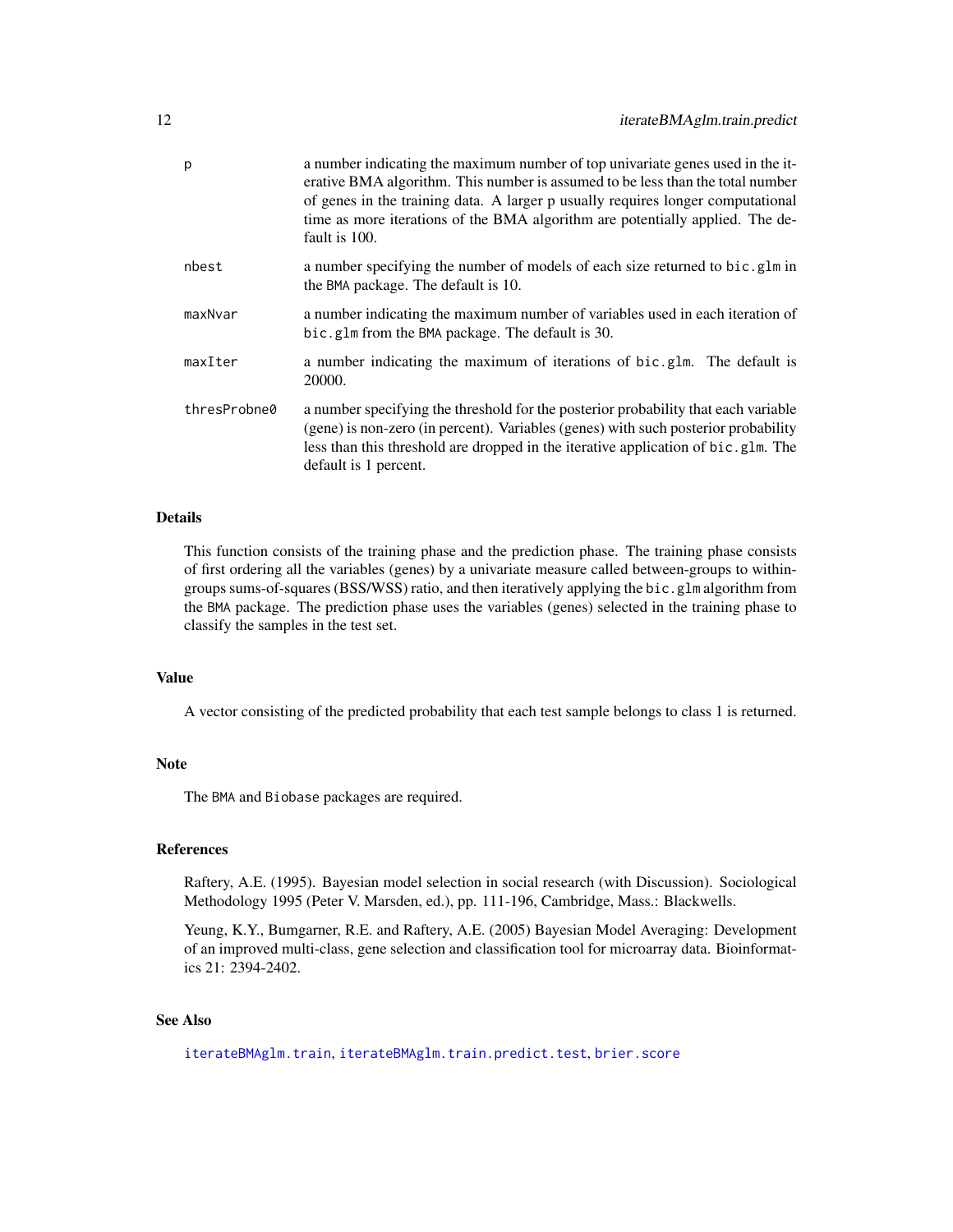#### <span id="page-12-0"></span>Examples

```
library (Biobase)
library (BMA)
library (iterativeBMA)
data(trainData)
data(trainClass)
data (testData)
ret.vec <- iterateBMAglm.train.predict (train.expr.set=trainData, test.expr.set=testData, trainClass, p=100)
## compute the Brier Score
data (testClass)
brier.score (ret.vec, testClass)
```
<span id="page-12-1"></span>iterateBMAglm.train.predict.test *Iterative Bayesian Model Averaging: training, prediction and testing*

#### Description

Classification and variable selection on microarray data. This is a multivariate technique to select a small number of relevant variables (typically genes) to classify microarray samples. This function performs the training, prediction and testing steps. The data is assumed to consist of two classes, and the classes of the test data is assumed to be known. Logistic regression is used for classification.

#### Usage

iterateBMAglm.train.predict.test (train.expr.set, test.expr.set, train.class, test.class, p=100, nbes

#### Arguments

|               | train.expr.set an Expression Set object. We assume the rows in the expression data represent<br>variables (genes), while the columns represent samples or experiments. This<br>training data is used to select relevant genes (variables) for classification.                                                       |
|---------------|---------------------------------------------------------------------------------------------------------------------------------------------------------------------------------------------------------------------------------------------------------------------------------------------------------------------|
| test.expr.set | an Expression Set object. We assume the rows in the expression data represent<br>variables (genes), while the columns represent samples or experiments. The<br>variables selected using the training data is used to classify samples on this test<br>data.                                                         |
| train.class   | class vector for the observations (samples or experiments) in the training data.<br>Class numbers are assumed to start from 0, and the length of this class vector<br>should be equal to the number of rows in train.dat. Since we assume 2-class<br>data, we expect the class vector consists of zero's and one's. |
| test.class    | class vector for the observations (samples or experiments) in the test data. Class<br>numbers are assumed to start from 0, and the length of this class vector should<br>be equal to the number of rows in test.dat. Since we assume 2-class data, we<br>expect the class vector consists of zero's and one's.      |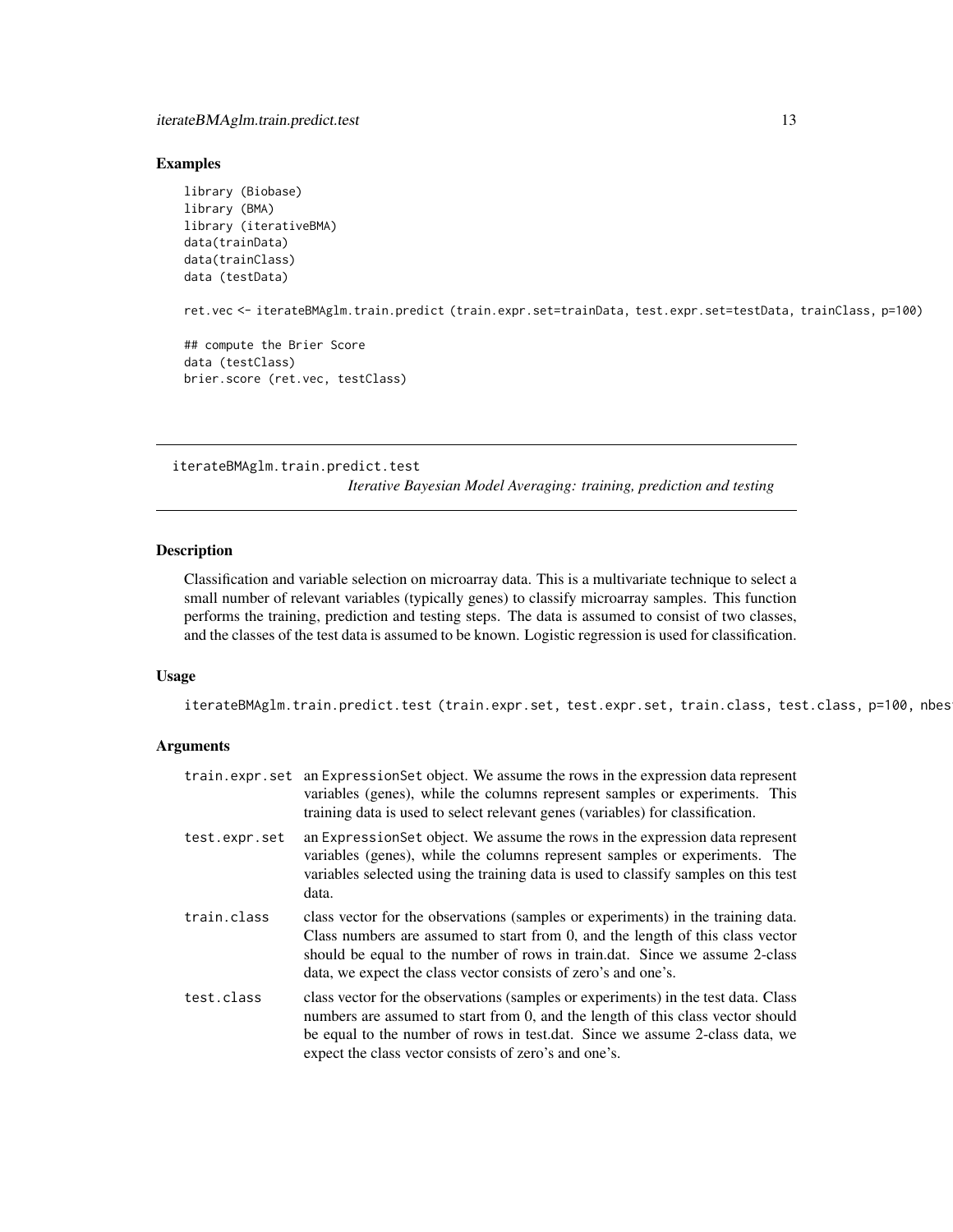| p            | a number indicating the maximum number of top univariate genes used in the it-<br>erative BMA algorithm. This number is assumed to be less than the total number<br>of genes in the training data. A larger p usually requires longer computational<br>time as more iterations of the BMA algorithm are potentially applied. The de-<br>fault is 100. |
|--------------|-------------------------------------------------------------------------------------------------------------------------------------------------------------------------------------------------------------------------------------------------------------------------------------------------------------------------------------------------------|
| nbest        | a number specifying the number of models of each size returned to bic.glm in<br>the BMA package. The default is 10.                                                                                                                                                                                                                                   |
| maxNvar      | a number indicating the maximum number of variables used in each iteration of<br>bic.glm from the BMA package. The default is 30.                                                                                                                                                                                                                     |
| maxIter      | a number indicating the maximum of iterations of bic.glm. The default is<br>20000.                                                                                                                                                                                                                                                                    |
| thresProbne0 | a number specifying the threshold for the posterior probability that each variable<br>(gene) is non-zero (in percent). Variables (genes) with such posterior probability<br>less than this threshold are dropped in the iterative application of bic.glm. The<br>default is 1 percent.                                                                |

This function consists of the training phase, prediction phase, and the testing phase. The training phase consists of first ordering all the variables (genes) by a univariate measure called betweengroups to within-groups sums-of-squares (BSS/WSS) ratio, and then iteratively applying the bic.glm algorithm from the BMA package. The prediction phase uses the variables (genes) selected in the training phase to classify the samples in the test set. The testing phase assumes that the class labels of the samples in the test set are known, and computes the number of classification errors and the Brier Score.

#### Value

A list consisting of 4 elements are returned:

| num.genes  | The number of relevant genes selected using the training data.                                                                                                                                                    |
|------------|-------------------------------------------------------------------------------------------------------------------------------------------------------------------------------------------------------------------|
| num.model  | The number of models selected using the training data.                                                                                                                                                            |
| num.err    | The number of classification errors produced when the the predicted class labels<br>of the test samples are compared to the known class labels.                                                                   |
| brierScore | The Brier Score computed using the predicted and known class labels of the test<br>samples. The Brier Score represents a probabilistic number of errors. A small<br>Brier Score implies high prediction accuracy. |

#### Note

The BMA and Biobase packages are required.

#### References

Raftery, A.E. (1995). Bayesian model selection in social research (with Discussion). Sociological Methodology 1995 (Peter V. Marsden, ed.), pp. 111-196, Cambridge, Mass.: Blackwells.

Yeung, K.Y., Bumgarner, R.E. and Raftery, A.E. (2005) Bayesian Model Averaging: Development of an improved multi-class, gene selection and classification tool for microarray data. Bioinformatics 21: 2394-2402.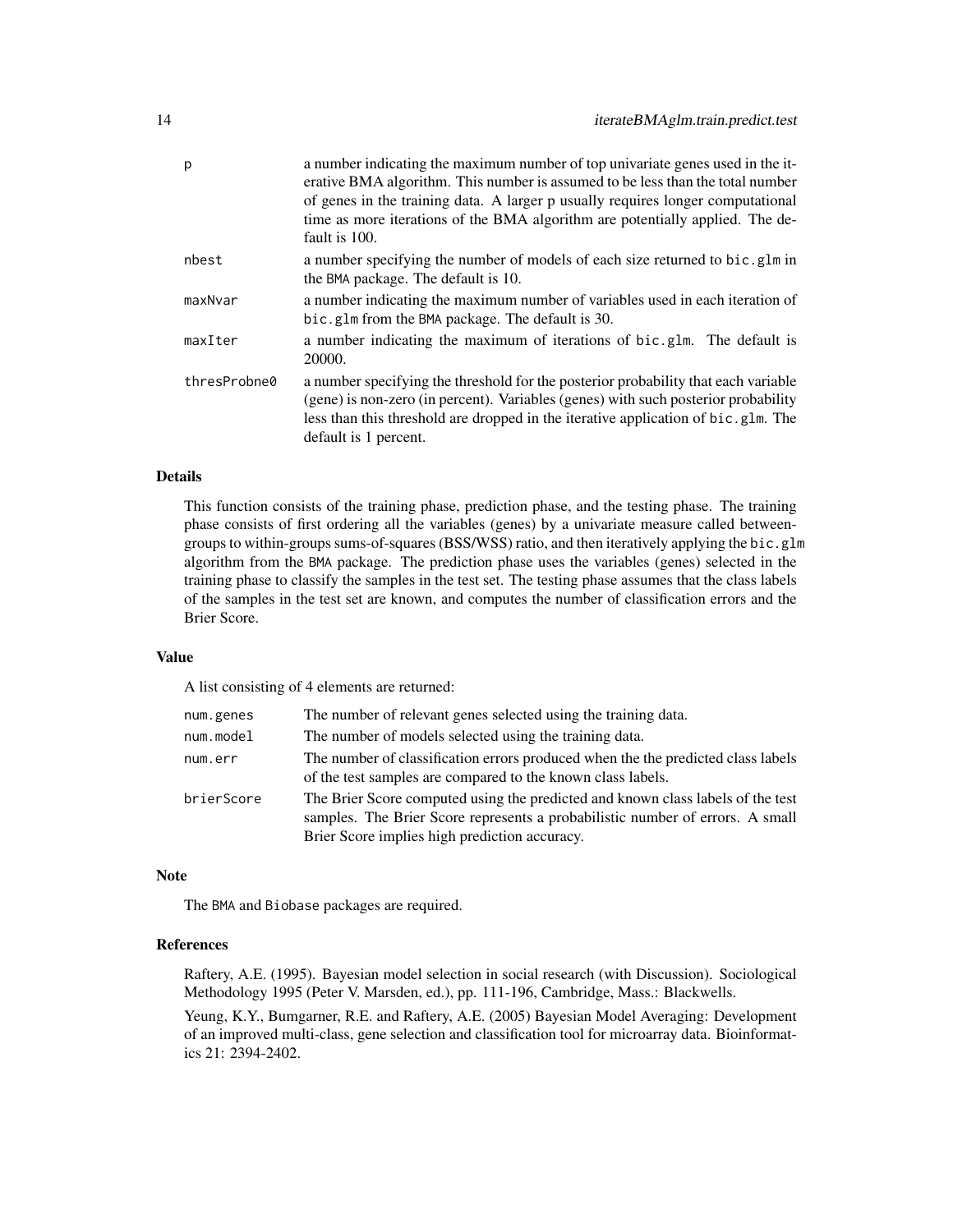#### <span id="page-14-0"></span>iterateBMAglm.wrapper 15

#### See Also

[iterateBMAglm.train](#page-7-1), [iterateBMAglm.train.predict](#page-10-1)

#### Examples

```
library (Biobase)
library (BMA)
library (iterativeBMA)
data(trainData)
data(trainClass)
data (testData)
data (testClass)
```
iterateBMAglm.train.predict.test (train.expr.set=trainData, test.expr.set=testData, trainClass, testClass, p=100)

iterateBMAglm.wrapper *Iterative Bayesian Model Averaging*

#### Description

This function repeatedly calls bic.glm from the BMA package until all variables are exhausted. The data is assumed to consist of two classes. Logistic regression is used for classification.

#### Usage

iterateBMAglm.wrapper (sortedA, y, nbest=10, maxNvar=30, maxIter=20000, thresProbne0=1)

#### Arguments

| sortedA      | data matrix where columns are variables and rows are observations. The vari-<br>ables (columns) are assumed to be sorted using a univariate measure. In the case<br>of gene expression data, the columns (variables) represent genes, while the rows<br>(observations) represent samples or experiments.           |
|--------------|--------------------------------------------------------------------------------------------------------------------------------------------------------------------------------------------------------------------------------------------------------------------------------------------------------------------|
| y            | class vector for the observations (samples or experiments) in the training data.<br>Class numbers are assumed to start from 0, and the length of this class vector<br>should be equal to the number of rows in sorted A. Since we assume 2-class data,<br>we expect the class vector consists of zero's and one's. |
| nbest        | a number specifying the number of models of each size returned to bic.glm in<br>the BMA package. The default is 10.                                                                                                                                                                                                |
| maxNvar      | a number indicating the maximum number of variables used in each iteration of<br>bic.glm from the BMA package. The default is 30.                                                                                                                                                                                  |
| maxIter      | a number indicating the maximum of iterations of bic.glm. The default is<br>20000.                                                                                                                                                                                                                                 |
| thresProbne0 | a number specifying the threshold for the posterior probability that each variable<br>(gene) is non-zero (in percent). Variables (genes) with such posterior probability<br>less than this threshold are dropped in the iterative application of bic.glm. The<br>default is 1 percent.                             |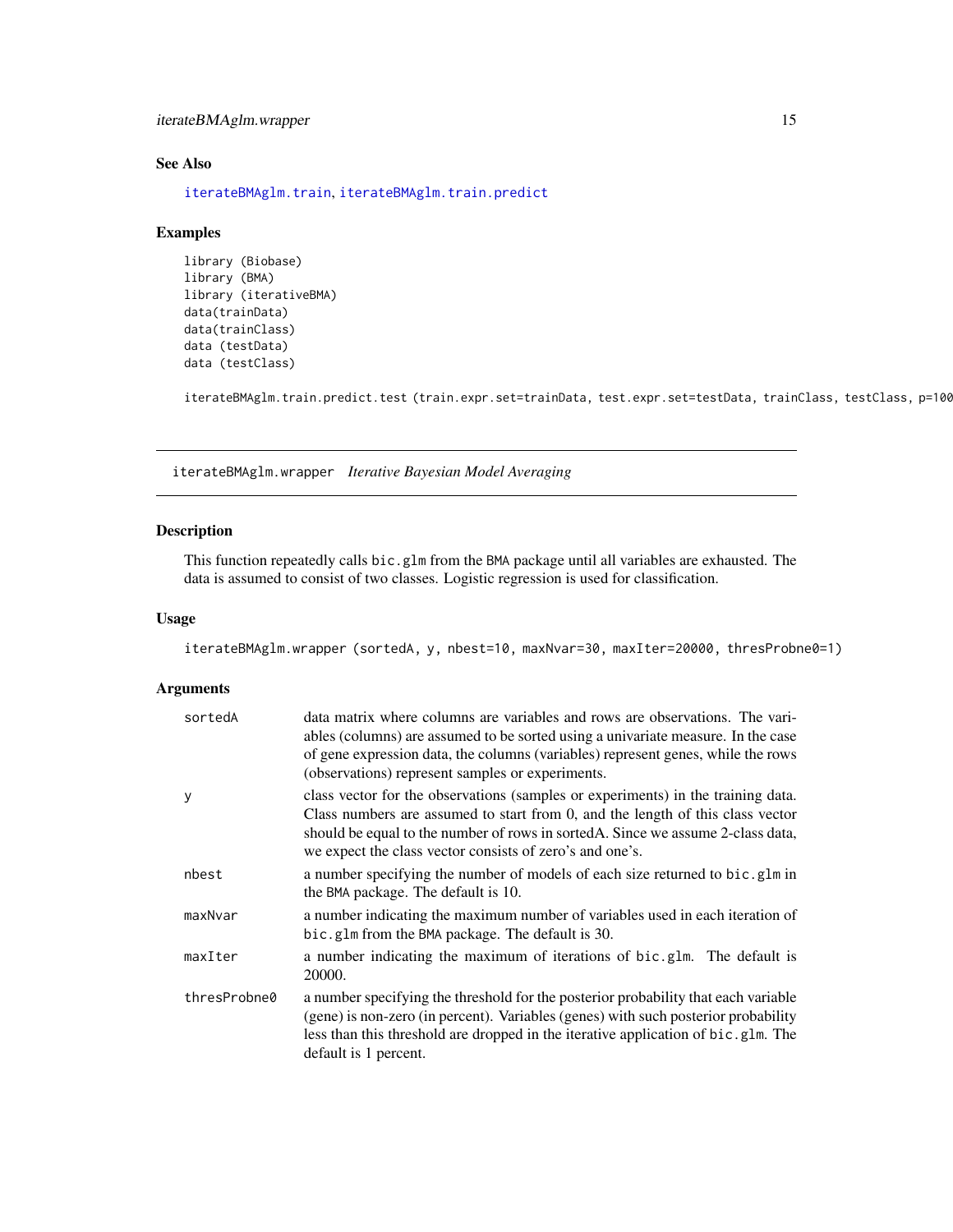In this function, the variables are assumed to be sorted, and bic.glm is called repeatedly. In the first application of the bic.glm algorithm, the top maxNvar univariate ranked genes are used. After each application of the bic.glm algorithm, the genes with probne $0 <$  thresProbne $0$  are dropped, and the next univariate ordered genes are added to the BMA window. The function iterateBMAglm.train calls BssWssFast before calling this function. Using this function, users can experiment with alternative univariate measures.

#### Value

If all variables are exhausted, an object of class bic.glm returned by the last iteration of bic.glm. Otherwise, -1 is returned. The object of class bic.glm is a list consisting of the following components:

| namesx       | the names of the variables in the last iteration of bic.glm.                                                                            |
|--------------|-----------------------------------------------------------------------------------------------------------------------------------------|
| postprob     | the posterior probabilities of the models selected.                                                                                     |
| deviance     | the estimated model deviances.                                                                                                          |
| label        | labels identifying the models selected.                                                                                                 |
| bic          | values of BIC for the models.                                                                                                           |
| size         | the number of independent variables in each of the models.                                                                              |
| which        | a logical matrix with one row per model and one column per variable indicating<br>whether that variable is in the model.                |
| probne0      | the posterior probability that each variable is non-zero (in percent).                                                                  |
| postmean     | the posterior mean of each coefficient (from model averaging).                                                                          |
| postsd       | the posterior standard deviation of each coefficient (from model averaging).                                                            |
| condpostmean | the posterior mean of each coefficient conditional on the variable being included<br>in the model.                                      |
| condpostsd   | the posterior standard deviation of each coefficient conditional on the variable<br>being included in the model.                        |
| mle          | matrix with one row per model and one column per variable giving the maximum<br>likelihood estimate of each coefficient for each model. |
| se           | matrix with one row per model and one column per variable giving the standard<br>error of each coefficient for each model.              |
| reduced      | a logical indicating whether any variables were dropped before model averaging.                                                         |
| dropped      | a vector containing the names of those variables dropped before model averag-<br>ing.                                                   |
| call         | the matched call that created the bma. Im object.                                                                                       |

#### Note

The BMA and Biobase packages are required.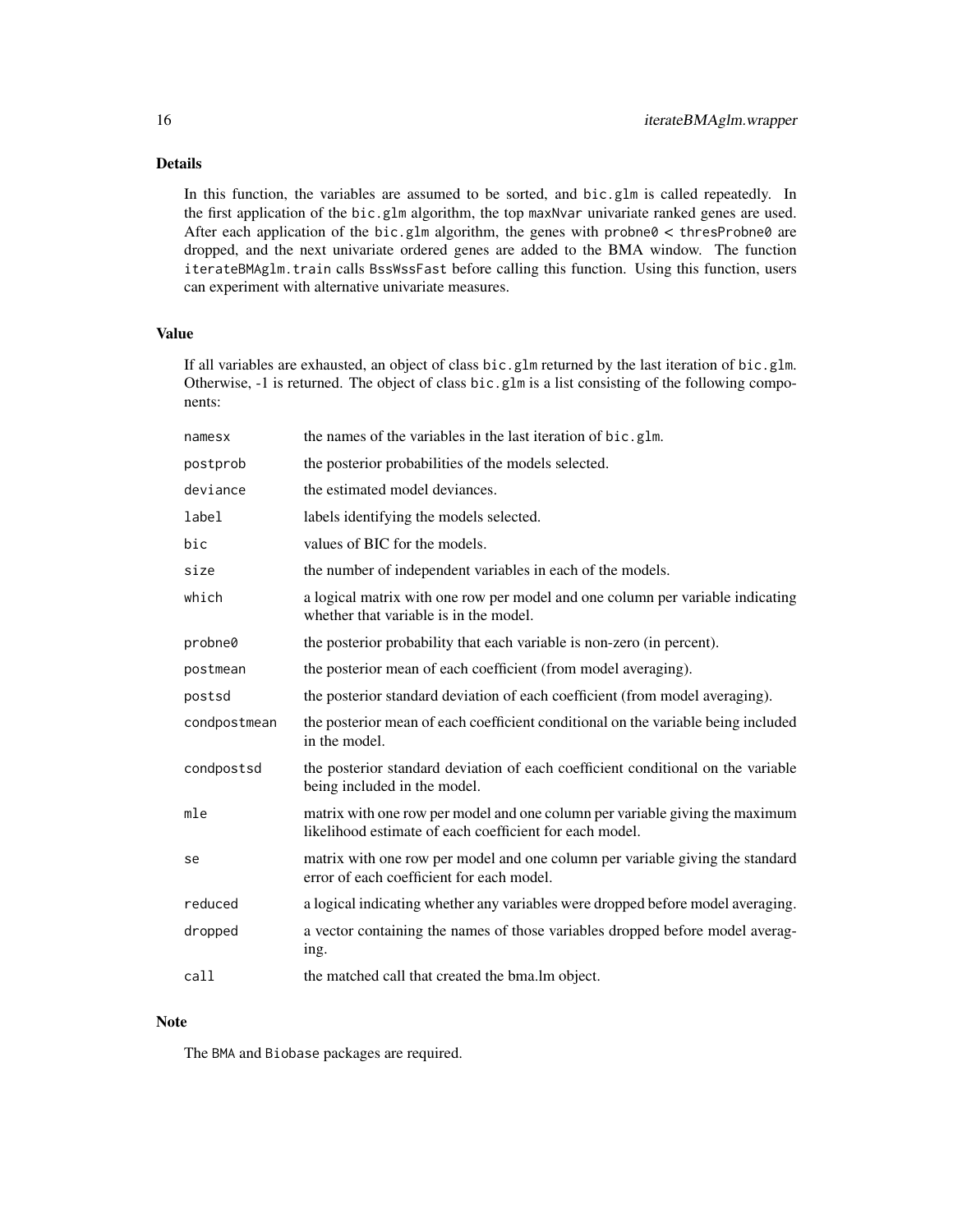#### <span id="page-16-0"></span>testClass and the contract of the contract of the contract of the contract of the contract of the contract of the contract of the contract of the contract of the contract of the contract of the contract of the contract of

#### References

Raftery, A.E. (1995). Bayesian model selection in social research (with Discussion). Sociological Methodology 1995 (Peter V. Marsden, ed.), pp. 111-196, Cambridge, Mass.: Blackwells.

Yeung, K.Y., Bumgarner, R.E. and Raftery, A.E. (2005) Bayesian Model Averaging: Development of an improved multi-class, gene selection and classification tool for microarray data. Bioinformatics 21: 2394-2402.

#### See Also

[iterateBMAglm.train](#page-7-1), [iterateBMAglm.train.predict](#page-10-1), [iterateBMAglm.train.predict.test](#page-12-1), [BssWssFast](#page-5-1)

#### Examples

```
library (Biobase)
library (BMA)
library (iterativeBMA)
data(trainData)
data(trainClass)
## Use the BSS/WSS ratio to rank all genes in the training data
sorted.vec <- BssWssFast (t(exprs(trainData)), trainClass, numClass = 2)
## get the top ranked 50 genes
sorted.train.dat <- t(exprs(trainData[sorted.vec$ix[1:50], ]))
## run iterative bic.glm
ret.bic.glm <- iterateBMAglm.wrapper (sorted.train.dat, y=trainClass)
## The above commands are equivalent to the following
ret.bic.glm <- iterateBMAglm.train (train.expr.set=trainData, trainClass, p=50)
```
testClass *Sample Test Data for the Iterative BMA Algorithm*

#### Description

This is an adapted leukemia (ALL, AML) dataset from Golub et al. (1999). This is a zero-one vector for 34 test samples. Class 0 represents an ALL sample, while class 1 represents an AML sample.

#### Usage

```
data(testClass)
```
#### Format

The vector is called testClass.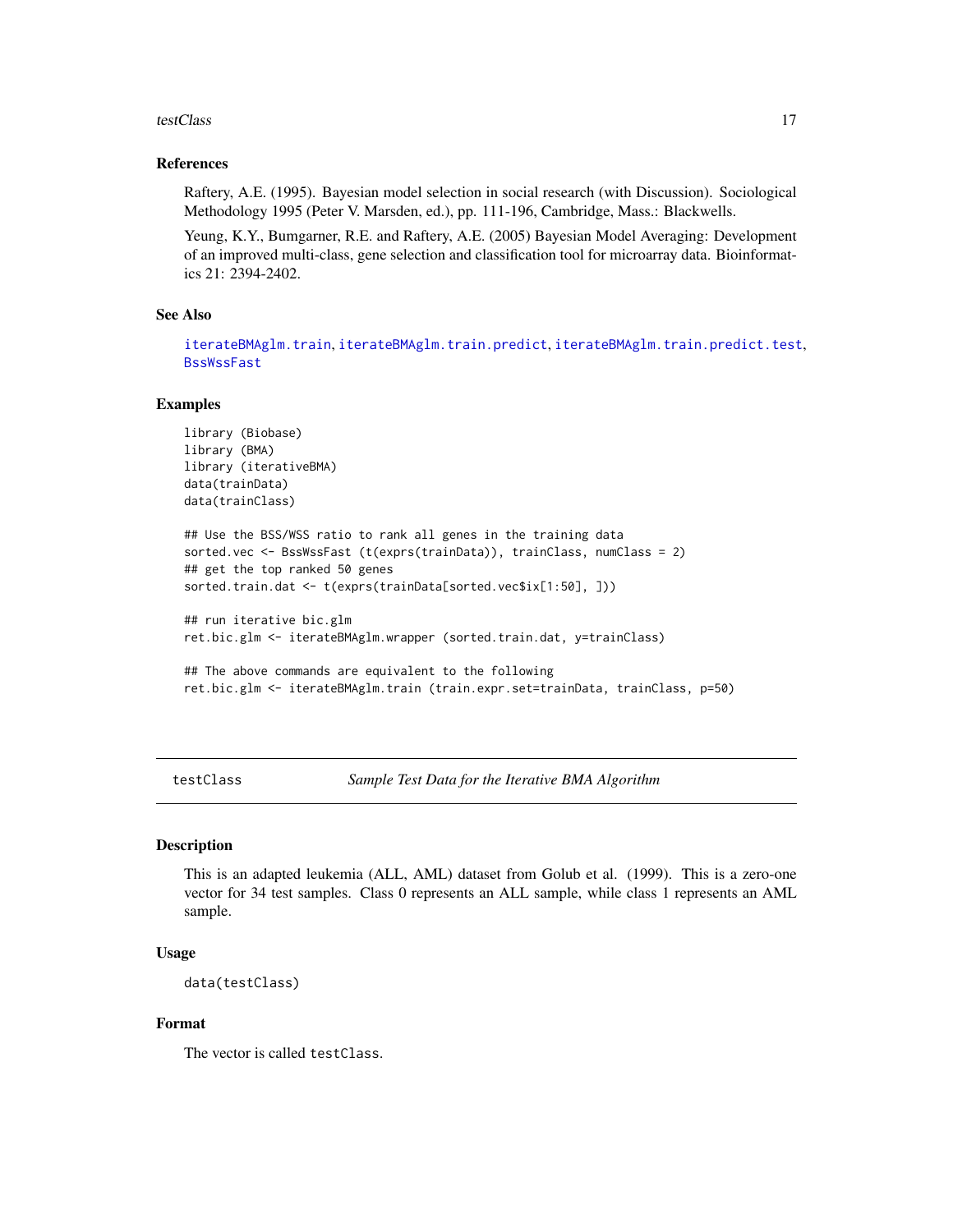#### <span id="page-17-0"></span>Source

The golubEsets bioconductor data package, or [http://www.broad.mit.edu/cgi-bin/cancer/](http://www.broad.mit.edu/cgi-bin/cancer/datasets.cgi) [datasets.cgi](http://www.broad.mit.edu/cgi-bin/cancer/datasets.cgi).

#### References

Golub, T.R., Slonim, D.K., Tamayo, P., Huard, C., Gaasenbeek, M., Mesirov, J.P., Coller, H., Loh, M.L., Downing, J.R., Caligiuri, M.A., et al. (1999) Molecular classification of cancer: class discovery and class prediction by gene expression monitoring. Science 286: 531-7.

testData *Sample Test Data for the Iterative BMA Algorithm*

#### Description

This is an adapted leukemia (ALL, AML) ExpressionSet from Golub et al. (1999). This ExpressionSet consists of the expression levels from 38 ALL or AML samples (rows), and 100 genes (columns). This dataset is used as an example test data in our examples.

#### Usage

data(testData)

#### Format

The ExpressionSet is called testData. Each entry in the matrix represents the expression level of one gene from an ALL or AML sample.

#### Details

For illustration purposes, a subset of 100 genes from the package golubEsets is included in this package.

#### Source

The golubEsets bioconductor data package, or [http://www.broad.mit.edu/cgi-bin/cancer/](http://www.broad.mit.edu/cgi-bin/cancer/datasets.cgi) [datasets.cgi](http://www.broad.mit.edu/cgi-bin/cancer/datasets.cgi).

#### References

Golub, T.R., Slonim, D.K., Tamayo, P., Huard, C., Gaasenbeek, M., Mesirov, J.P., Coller, H., Loh, M.L., Downing, J.R., Caligiuri, M.A., et al. (1999) Molecular classification of cancer: class discovery and class prediction by gene expression monitoring. Science 286: 531-7.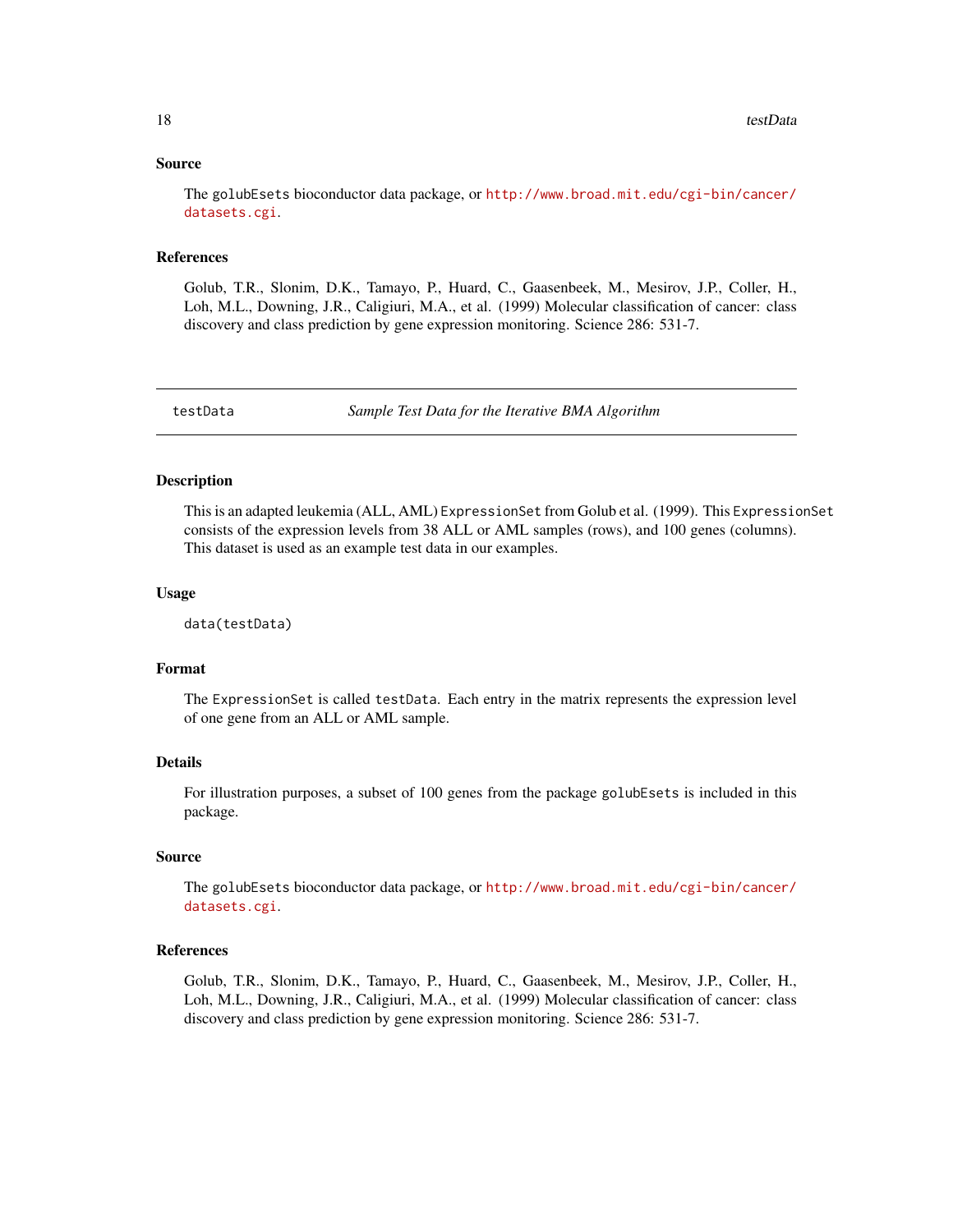<span id="page-18-2"></span><span id="page-18-0"></span>

#### Description

This is an adapted leukemia (ALL, AML) dataset from Golub et al. (1999). This is a zero-one vector for 38 training samples. Class 0 represents an ALL sample, while class 1 represents an AML sample.

#### Usage

```
data(trainClass)
```
#### Format

The vector is called trainClass.

#### Source

The golubEsets bioconductor data package, or [http://www.broad.mit.edu/cgi-bin/cancer/](http://www.broad.mit.edu/cgi-bin/cancer/datasets.cgi) [datasets.cgi](http://www.broad.mit.edu/cgi-bin/cancer/datasets.cgi).

#### References

Golub, T.R., Slonim, D.K., Tamayo, P., Huard, C., Gaasenbeek, M., Mesirov, J.P., Coller, H., Loh, M.L., Downing, J.R., Caligiuri, M.A., et al. (1999) Molecular classification of cancer: class discovery and class prediction by gene expression monitoring. Science 286: 531-7.

<span id="page-18-1"></span>trainData *Sample Training Data for the Iterative BMA Algorithm*

#### Description

This is an adapted leukemia (ALL, AML) ExpressionSet from Golub et al. (1999). This ExpressionSet consists of the expression levels from 38 ALL or AML samples (rows), and 100 genes (columns). This dataset is used as an example training data in our examples.

#### Usage

```
data(trainData)
```
#### Format

The ExpressionSet is called trainData. Each entry in the exprs matrix represents the expression level of one gene from an ALL or AML sample.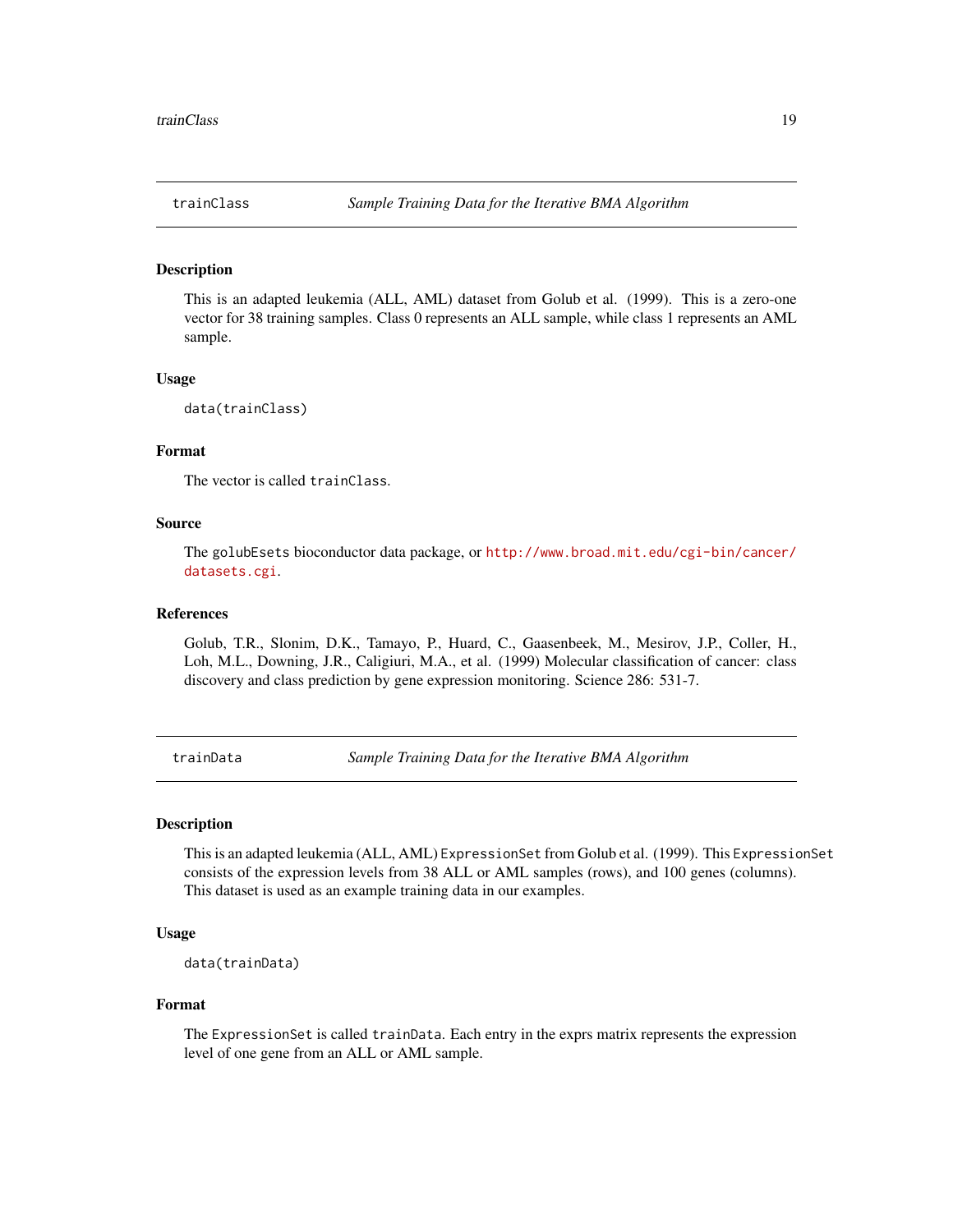For illustration purposes, a subset of 100 genes from the package golubEsets is included in this package.

#### Source

The golubEsets bioconductor data package, or [http://www.broad.mit.edu/cgi-bin/cancer/](http://www.broad.mit.edu/cgi-bin/cancer/datasets.cgi) [datasets.cgi](http://www.broad.mit.edu/cgi-bin/cancer/datasets.cgi).

#### References

Golub, T.R., Slonim, D.K., Tamayo, P., Huard, C., Gaasenbeek, M., Mesirov, J.P., Coller, H., Loh, M.L., Downing, J.R., Caligiuri, M.A., et al. (1999) Molecular classification of cancer: class discovery and class prediction by gene expression monitoring. Science 286: 531-7.